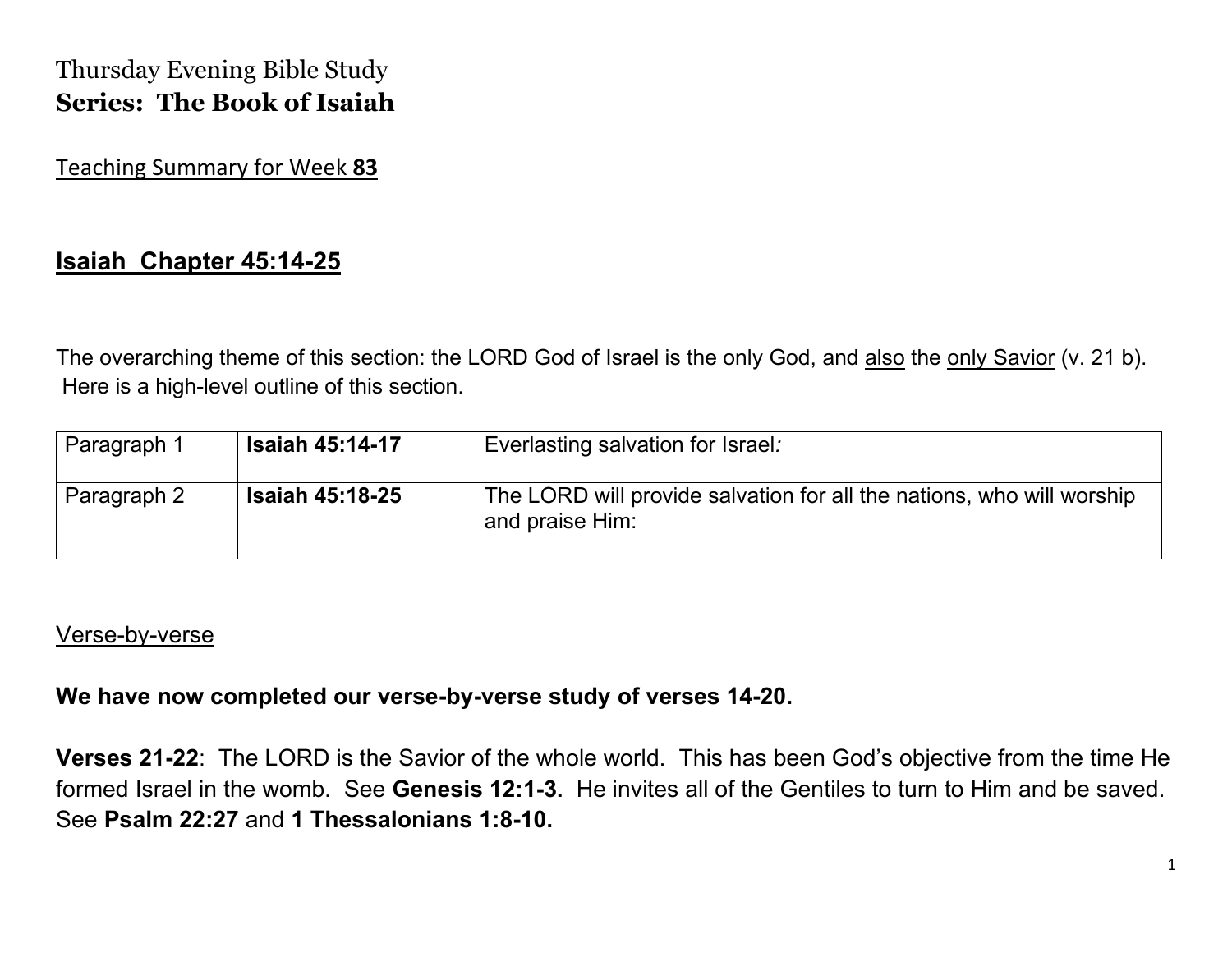At the end of the age, all opposition to God will be wiped out, and all the righteous, in Israel and in the nations, will praise God together. See **Psalm 110** and **1 Corinthians 15:20-28**.

God's plans cannot fail**.** His will establish a worldwide kingdom populated by the righteous, whom He will have saved out of every nation. See **Isaiah 2:1-4; 11:10; 60:1-4.** God calls His Servant (the Lord Jesus Christ) to accomplish this. See **Isaiah 42:1, 6; 49:5-7; Psalm 2:7-8; Daniel 7:13-14, 27; Matthew 25:31-34.** 

**Verse 23:** The LORD's word has gone forth, and will not return to Him empty. See **Isaiah 55:10-11**. When the LORD is installed on His throne, all the people, both the righteous and the wicked, will worship Him and praise Him. See **Romans 14:11**; and **Philippians 2:9-11**.

**Verses 24-25:** Those who call upon the name of the LORD will be saved. Those who do not (refusing in their anger) will be put to shame.

"All the offspring of Israel" verse 25 refers to Israel's descendants according to the promise, not the flesh. See **Romans 2:28-29 and 9:6-8**.

This remnant of believing Israelites will be justified. They will all be righteous. **Isaiah 53:11; 60:21; and Romans 11:25-26.**

God in His word often declares the contrary destinies of the righteous and the wicked. See **Psalm 1**; **Psalm 37:35-40**; **Matthew 13:36-43; 25:31-33,34,41,46**; **John 3:18, 36; 5:28-29; Revelation 21:7-8,14-15.**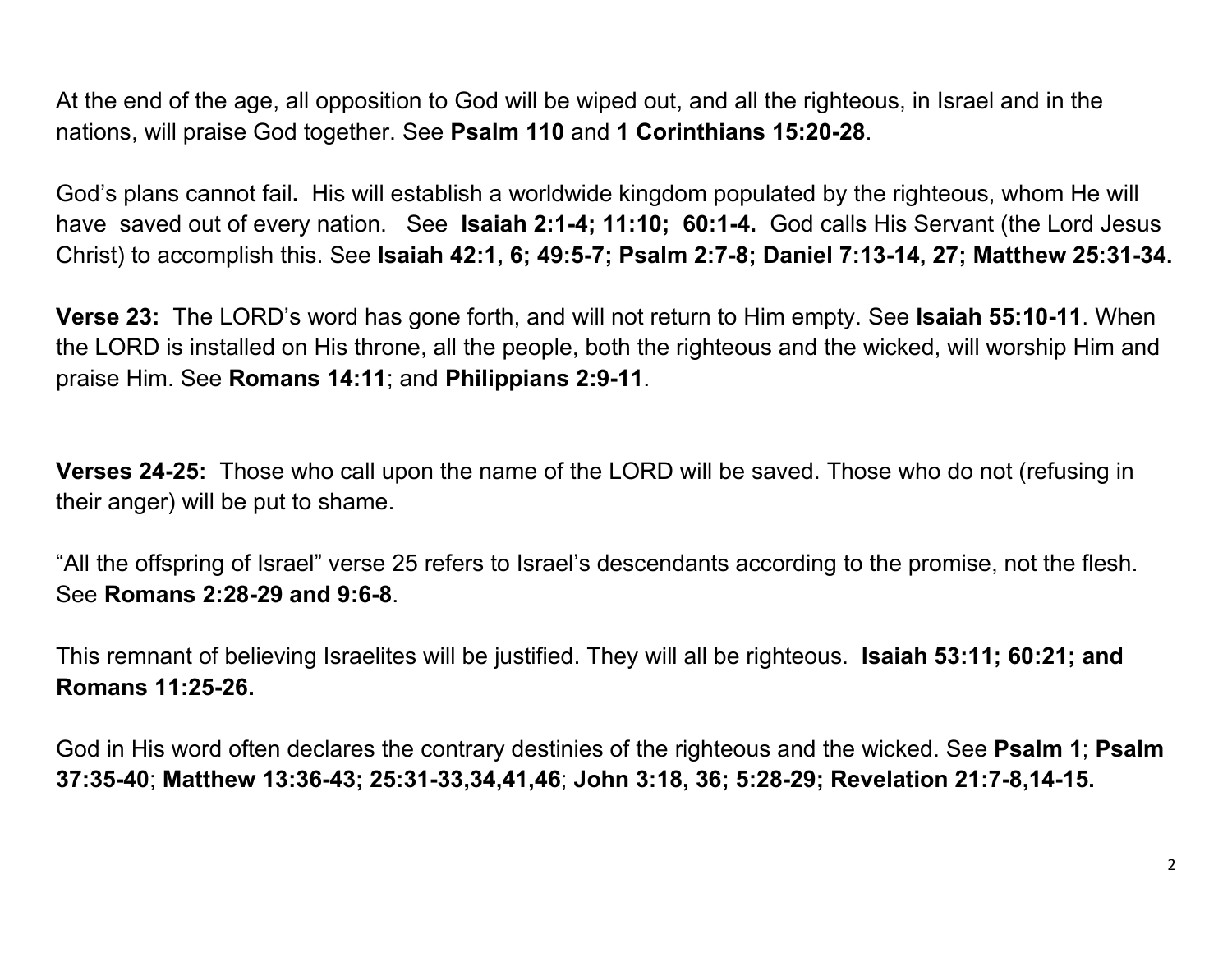### Eight absolute contrasts in Isaiah between the LORD and idols

- 1. The LORD God **carries His people**, Isaiah 41:10, 13; 46:3-4.
	- a. The idols are carried by their people, Isaiah 45:20; 46:1-2,7.
- 2. The LORD **speaks to His people**, Isaiah 45:19, 23.
	- a. The idols cannot speak. They are made of wood. Isaiah 41:21-29.
- 3. The LORD **predicts the future** and fulfills His word. He is all-powerful and all-knowing, Isaiah 42:9; 43:12; 44:6-8, 21; 46:10-11.
	- a. The idols have no knowledge, Isaiah 41:21-29; 45:20.
- 4. The LORD **creates,** forms, & establishes the heavens, the earth, and His people. Isa 43:7; 45:12, 18. a. The mute idols are created, formed, and established by mere men, Isaiah 44:9-20.
- 5. The LORD is the **only Savior**, Isaiah 45:17, 21-22; 46:13.
	- a. The gods of idols cannot save, Isa 45:20; 46:7. Their worshippers have to save them! Isa 46:1.
- 6. The LORD gives His people **new strength**, Isaiah 40:29-31; 41:10.
	- a. The idol saps strength and brings his worshippers to shame, Isaiah 41:17; 45:16, 24; 46:1-2.
- 7. The LORD acts to **deliver His people**, Isaiah 41:17-21; 43:1-7; 46:4.
	- a. The idol cannot move by itself; it only totter on a shelf, Isaiah 40:20; 41:7; 44:13; 46:2, 5-7.
- 8. The LORD will have **every knee bowing** before Him, Isaiah 45:22.
	- a. The gods of idols will themselves bow down, Isaiah 46:1-2.